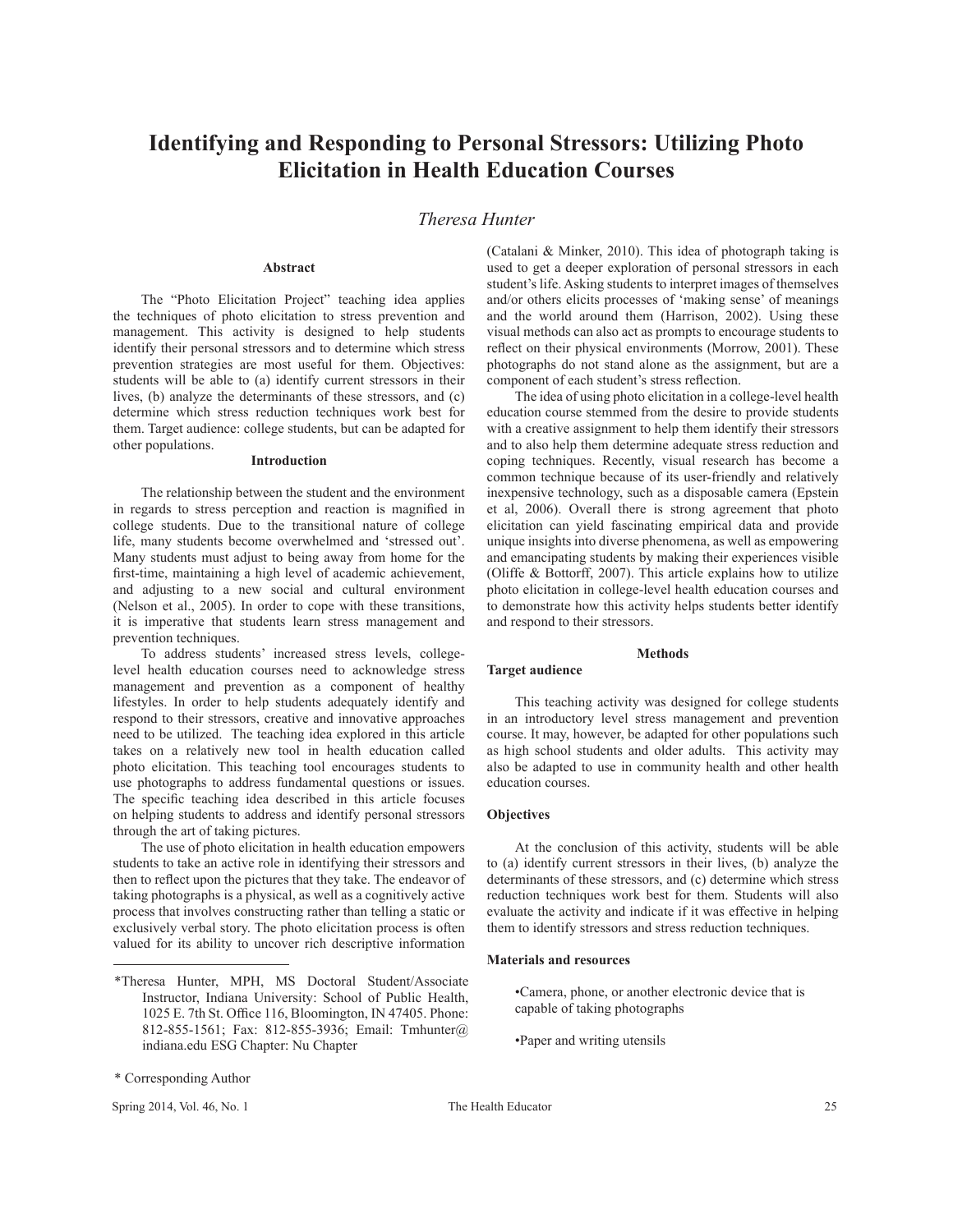## **Procedure**

**Lesson**

Although stressors are perceived differently among people, for this article a stressor is defined as any event or situation that an individual perceives as a threat that causes him or her to either adapt or initiate a stress response. Prior to the Photo Elicitation Project, students will learn which sources of stress are motivating and beneficial and which sources of stress or more detrimental and result in negative outcomes. This knowledge will help the students to better identify the current stressors in their lives.

After discussing the definition of a stressor and learning several stress prevention techniques students will embark on their Photo Elicitation Project. This teaching idea is designed to help students identify their personal stressors and to determine which stress prevention strategies are most useful to them.

## **Photo elicitation project**

For this assignment, students will be utilizing the stress reduction techniques that they learned in previous lectures and relating them to the current stressors in their lives. This assignment is broken into three parts; (a) identifying personal stressors, (b) applying stress reduction techniques, (c) evaluation of the assignment. Students are provided with written and verbal instructions about this assignment throughout the semester. Students are informed that they are to take pictures that are appropriate for an academic setting and that pictures of illegal substances are not allowed. Students are also advised to not take pictures of specific people but to take pictures of objects that would represent that person. An example of this would be taking a picture of a cluttered dorm room and explaining how your roommate's lack of cleaning is stressful instead of taking a picture of your roommate. This is included to protect the privacy of other students and individuals.

Part A. For Part A of this assignment, students will be choosing the three main stressors in their lives. They will then take a picture of each stressor and describe the role that it plays in their life and daily functions. The purpose of taking a picture of the stressor is to help the student determine the source of their stress. Instead of a student indicating that they are stressed by school, they would identify the specific component of school that creates stress for them such as a chemistry class or the transportation system. Students are advised to take pictures of their three main stressors; however they are informed that if these stressors are not concrete or easily photographable that they can be creative and take photographs of things related to these stressors. An example of this would be taking a picture of a chemistry book and then describing how this class is very stressful to them. In the reflection component, the student would indicate and describe what part of the class is stressful to them, such as exams, homework, group work, etc. This process of explaining why and describing how this class is stressful helps the student to further analyze this stressor. While the photography component of this project makes this assignment fun and creative, the reflection component gives the students the opportunity to write down the root causes of their stress and analyze the determinants of the stressors.

Part B. During the semester, students learned about the benefits of several stress reduction techniques such as, positive

self-talk, cognitive restructuring, planning ahead, exercise, yoga, meditation, and deep breathing (Oplin & Hesson, 2007). The students were advised throughout the semester to try and practice these various stress reduction techniques to find out which techniques or tools work best for them in different situations. For Part B of this assignment, students will choose a stress reduction technique or tool that they learned in class that can be used to address their stressors. Each identified stressor in Part A will require a different stress reduction technique in Part B. After pictures are taken of each of these stress reduction techniques, the student will explain how this technique helps to reduce their levels of stress associated with each specific stressor. For example, if a student indicated in Part A that the exams in his chemistry class are one of his main stressors, then in Part B he might take a picture of a planner and explain how planning ahead helps him to feel less stressed about his chemistry exams. The purpose of Part B of this assignment is to help students to find helpful stress reduction techniques and plan how they will utilize these techniques to better address their stressors.

Part C. After Part A and Part B are completed, the student will then reflect on this assignment and write their overall thoughts in Part C. Part C is used as the evaluation component of this project. The instructor can use this component to assess the achievement of the student learning objectives and to evaluate the effectiveness of this project.

## **Submission and feedback**

Students are provided with a template/grading rubric (Table 1) to use for this assignment at the beginning of the semester. After completing this assignment, students turn this project into their instructor/professor. The instructor provides feedback to each student about his or her project. This feedback includes a grade for the completion of the assignment and also suggestions or recommendations. These recommendations may be in the form of positive feedback or suggestions of other stress prevention techniques that they student might utilize. Due to the personal nature of this assignment, it is not shared with other students unless a student feels comfortable and volunteers to share his or her project with the class.

#### **Conclusions**

This teaching idea provides a simple way for students to use photo elicitation to identify their everyday stressors. While this assignment used photographs, there is no reason assignments cannot be done with paintings, cartoons, or virtually any visual image (Harper, 2002). This activity helps students to identify negative stressors in their lives and to also describe appropriate stress-prevention techniques. This activity provides students an opportunity to recognize and effectively address their stressors in a positive manner.

#### **References**

Catalani, C., & Minker, M. (2010). Photovoice: A review of the literature in health and public health. *Health Education & Behavior, 37* (3), 424-451.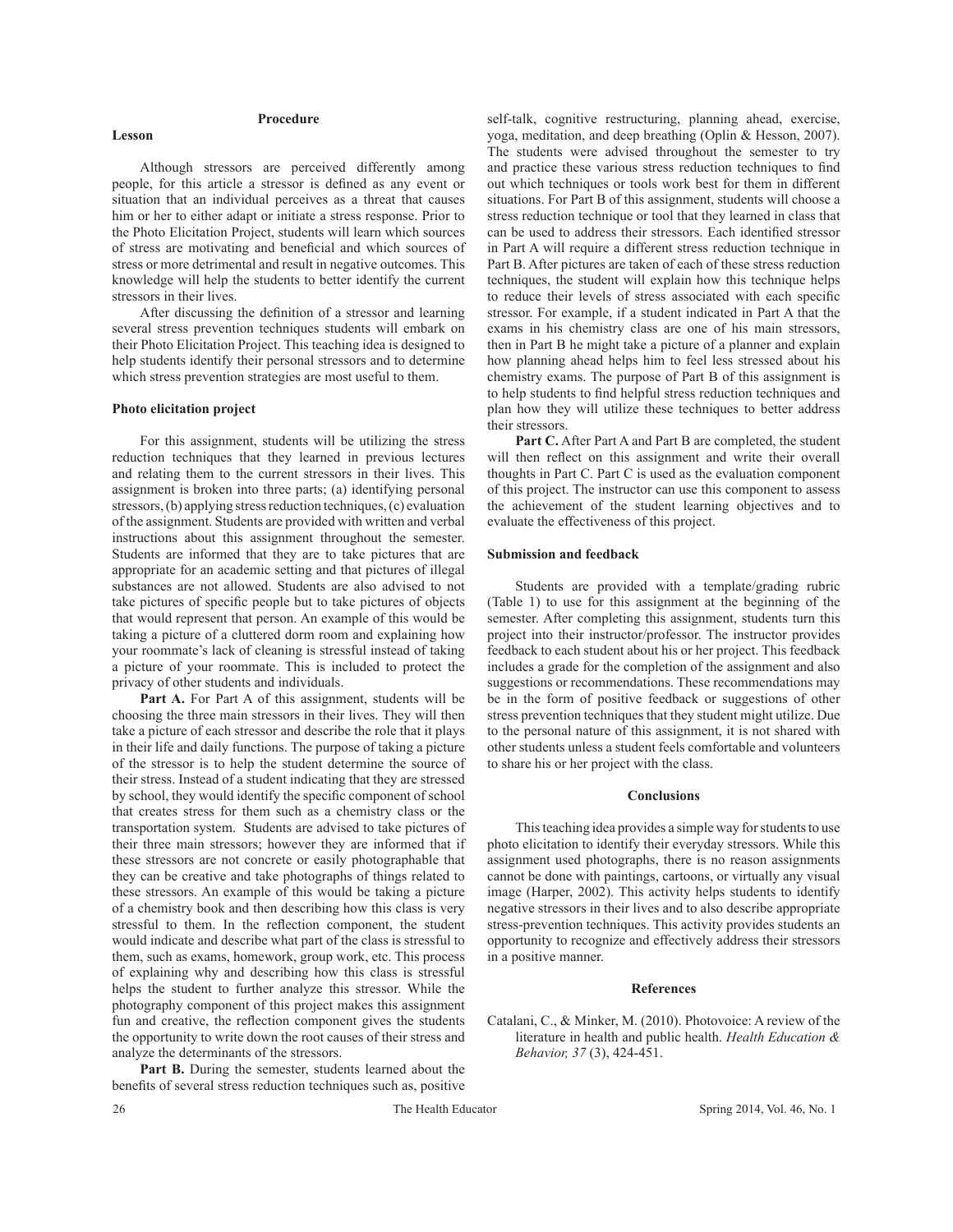Table 1.

*Template/ Grading Rubric Given to Students*

# A. Part 1- Identify your stressors

- 1. Stressor 1
	- i. Picture (4 points)
	- ii. Description (4 points)
- 2. Stressor 2
	- i. Picture (4 points)
	- ii. Description (4 points)
- 3. Stressor 3
	- i. Picture (4 points)
	- ii. Description (4 points)

# B. Part1- Stress Relieving techniques

- 1. Stress relieving technique 1
	- i. Picture (4 points)
	- ii. Description (4 points)
- 2. Stress relieving technique 2
	- i. Picture (4 points)
	- ii. Description (4 points)
- 3. Stress relieving technique 3
	- i. Picture (4 points)
	- ii. Description (4 points)

C. Overall thought of this project (2 points)